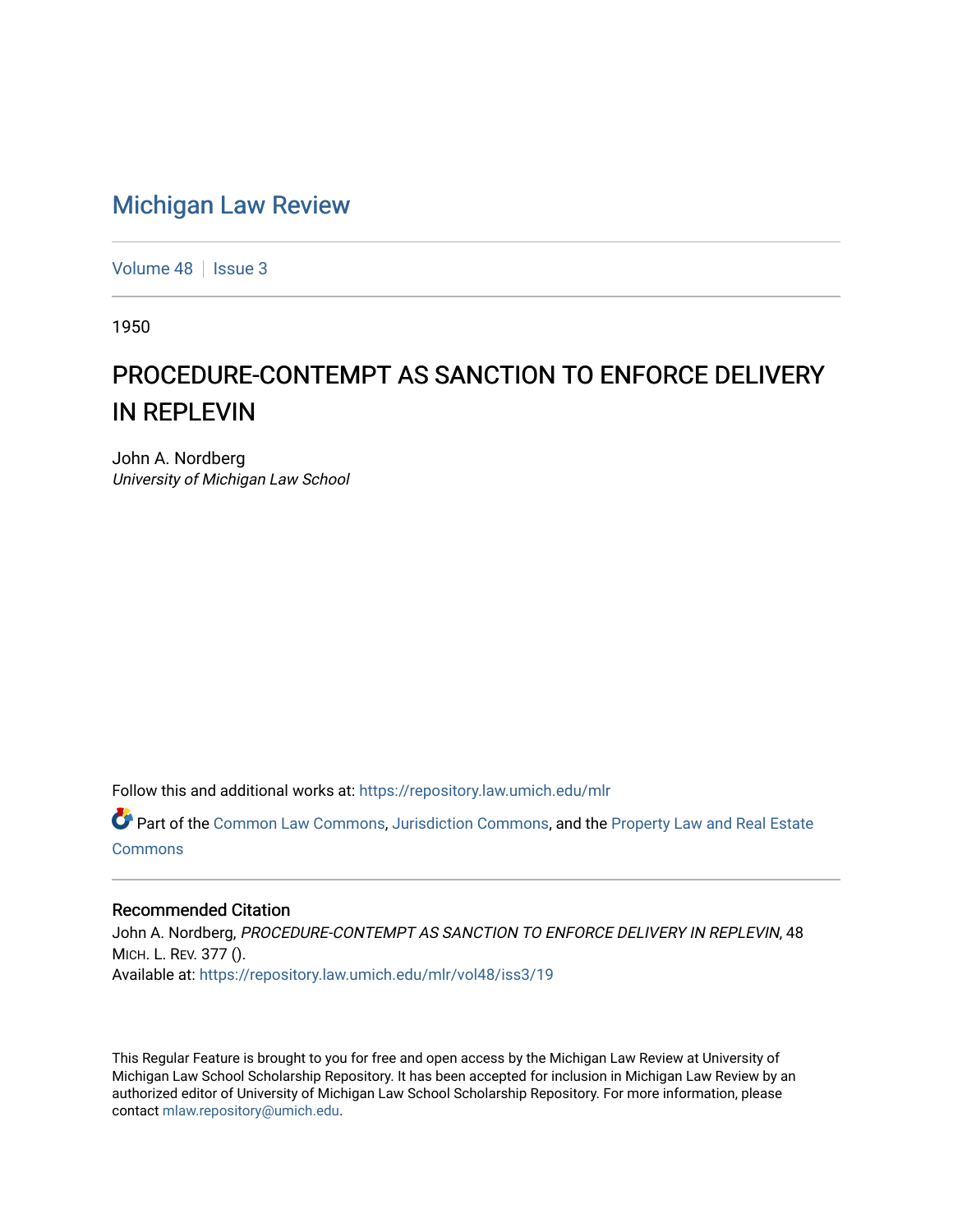PROCEDURE-CONTEMPT AS SANCTION TO ENFORCE DELIVERY IN REPLEVIN -In a replevin action in a common pleas court the plaintiff, after filing a \$200 bond for property later valued at \$900, obtained possession of some household goods of the defendant under a fatally defective writ. On motion of the defendant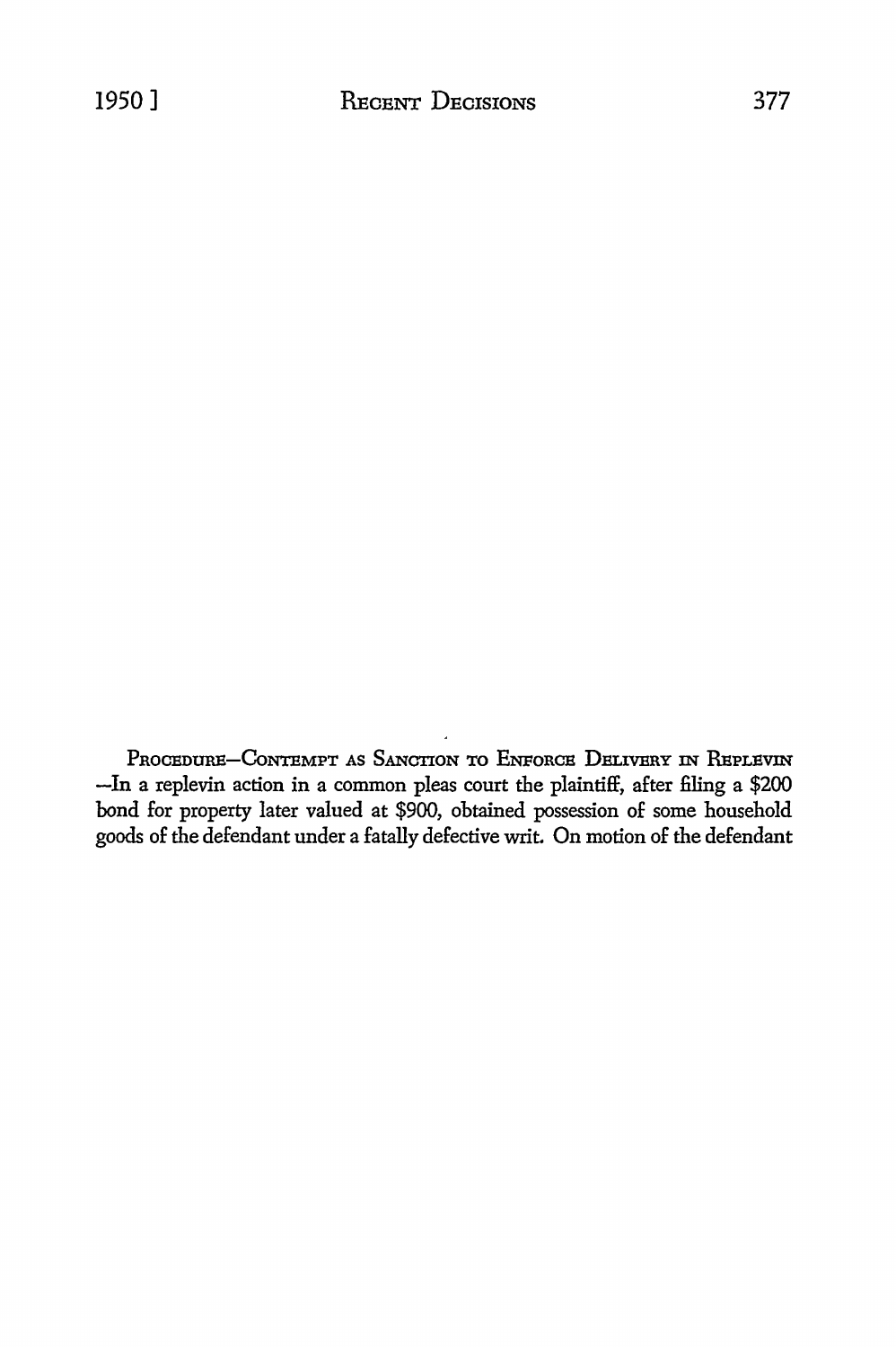the court dismissed the action and ordered the property returned. On appeal, plaintiff's action was again dismissed and he was directed to return defendant's goods. He ignored the order and was adjudged guilty of contempt. On appeal in the nature of certiorari from this conviction, *held,* reversed without prejudice. The order was void since the court had lost jurisdiction through error. However, the plaintiff might be found in contempt if he disobeys a further order. Where there is no other adequate remedy for a defendant who is deprived of his property through a void process, the court has power to enforce by contempt the return of the replevied goods by the plaintiff. *Burton v. Wayne Court Judge,* 325 Mich. 159, 37 N.W. (2d) 899 (1949).

A majority of the states have replevin statutes which, in combining the common law actions of replevin and trover, do not afford a plaintiff in replevin any statutory means to force disclosure of its location.<sup>1</sup> In a minority of states three general kinds of statutes, represented by those of Massachusetts, Indiana and Arkansas, have provided for coercive disclosure. Massachusetts includes use of contempt through the enforcement of its statutory equitable replevin action provided for in "suits to compel the redelivery of goods ... taken ... from the owner and so secreted that they cannot be replevied."2 Indiana provides for contempt by stating simply, ''When it appears ... that the property has been ... concealed so the order cannot be executed, the court may compel attendance of the defendant, examine him under oath, ... and punish a ... disobedience of the orders of the court ... as in cases of contempt."3 Finally, Arkansas provides, "If the property ... shall have been ... concealed so that the officer can not make delivery thereof, he shall ... arrest the body of the defendant, and hold him ... until he shall execute a bond ..."<sup>4</sup> (or delivers property).<sup>5</sup> Although the bond merely insures defendant's appearance at the trial, the Arkansas court has held that the authority to arrest includes arrest for the purpose of compelling surrender of the property. $6$  However, under the conventional statutes the majority view is that a court has no power to enforce either a writ of replevin or a judgment

<sup>1</sup> Mich. Comp. Laws (1948) §627.11; Ill. Rev. Stat. (1947) c. 119, §18; 36 ILL. B. J. 484 (1948); 170 A.L.R. 122 (1947).

2Mass. Gen. Laws (Ter. ed., 1932) c. 214 §3(1). See Clapp v. Shepherd, 40 Mass. (23 Pick.) 228 at 230 (1839); Bromfield v. Checkoway, 310 Mass. 68, 38 N.E. (2d) 563 (1941).

<sup>3</sup>Ind. Stat. Ann. (Burns, 1933) §3-2707; Kan. Gen. Stat. (1935) §60-1013. See Batchelor v. Walburn, 23 Kan. 517 (1880); In re Farr, 41 Kan. 276, 21 P. 273 (1889); Colo. Stat. Ann. (1935) c. 96, §126; Iowa Code (1946) §643.11; 35 ILL. L. REv. 988 (1941).

<sup>4</sup>Ark. Stat. Ann. (1947) §34-2112. See similar statutes: Cal. Code of Civil Proc. (Deering, 1941) §479; Ga. Code Ann. (1933) §107-203; N.Y. Civ. Prac. Act (Cahill-Parsons, 1946) §826 (6).

<sup>5</sup>Ark. Stat. Ann. (1947) §34-2113.

6 Lane v. Alexander, 168 Ark. 700, 271 S.W. 710 (1925). See also, Fireman's Mut. Ben. Assn. v. Clifford, 201 App. Div. 315, 194 N.Y.S. 295 (1922).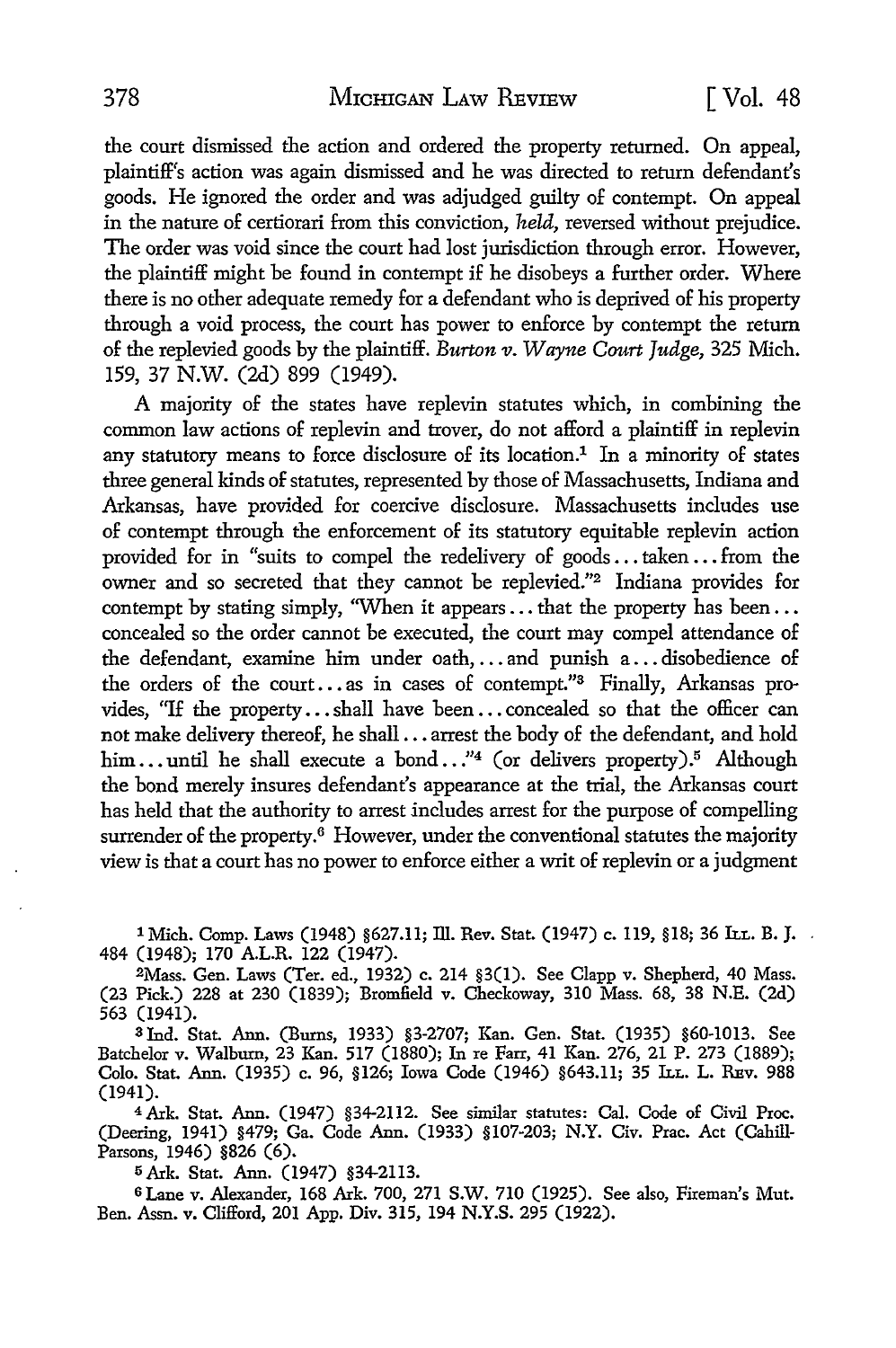for the plaintiff by an order to defendant enforceable by contempt.<sup>7</sup> Three reasons given for this view are: body execution was not available at common law to enforce the law action of replevin;<sup>8</sup> the legislature expressly provided an alternative remedy for the value of the property when the sheriff is unable *to*  seize it;9 and the statute merely commands the sheriff *to* take the property and does not order the defendant to deliver it.10 If plaintiff's action is dismissed, normally a judgment in the alternative is rendered either for the return of the replevied property to the defendant or for its value.<sup>11</sup> Again the conventional statutes, including Michigan's and Illinois', do not expressly provide for a contempt sanction to enforce its return.12 Although it is generally agreed that contempt is not available where there is some other adequate remedy,<sup>13</sup> lack of an adequate remedy does not make contempt available per se. Rather, a Michigan statute, similar to those of other states, provides that "disobedience of any *lawful* order, decree, or process of such court" constitutes contempt.<sup>14</sup> Thus the court in the principal case found that it had power to order lawfully the return of the replevied property so that contempt could lie for disobedience of the order.15 Although this is apparently inconsistent with the non-use of contempt enforcement for the plaintiff, present here is the fact that the plaintiff illegally obtained the property through judicial action. Emphasizing this fact, the court said that it must have power to remedy the situation. It is believed that a desirable result was reached, for a plaintiff should not be permitted through a clear abuse of process to use the court in effect as the agency to force a credit sale of the replevied goods upon an unwilling defendant-seller. In view of the language, "Neither this sub-section nor the other sections of the above statute (being the statute defining and providing for contempt) make any distinction

<sup>7</sup>Universal Credit Co. v. Antonsen, 374 ill. 194, 29 N.E. (2d) 96 (1940); Horr v. People, 95 Ill. 169 (1880); 130 A.L.R. 632 (1941); 36 ILL. B. J. 484 (1948); 17 C.J.S., Contempt, §12 (1946).

8Fuller v. Bowker, 11 Mich. 204 (1863); Clements v. Tillman, 79 Ga. 451 (1887); Yott v. People, 91 *III.* 11 (1878); 1 FREEMAN, EXECUTIONS, 3d ed., §8 (1900).

<sup>9</sup> Mich. Comp. Laws (1948) §§627.11, 627.26; Ill. Rev. Stat. (1947) c. 119, §18; Universal Credit Co. v. Antonsen, supra, note 7; Yott v. People, supra, note 8- See also, Hammond v. Morgan, 101 N.Y. 129, 4 N.E. 328 (1886).

10 Universal Credit Co. v. Antonsen, supra, note 7; Horr v. People, supra, note 7.

11 Barstow v. Wolff, 148 Neb. 14, 26 N.W. (2d) 390 (1947); Stewart v. Hasty, 48 S.E. (2d) 757 (1948); Pabst v. Butchart, 68 Minn. 303, 71 N.W. 273 (1897); 46 AM. Jun., Replevin, §128 (1943); 1 FREEMAN, EXECUTIONS, 3d ed., §4 (1900).

12 Mich. Comp. Laws (1948) §627.29; ill. Rev. Stat. (1947) c. 119, §22.

13 Haines v. Haines, 35 Mich. 138 (1876); Carnahan v. Carnahan, 143 Mich. 390, 107 N.W. 73 (1906); Hennig v. Abrahams, 246 App. Div. 621, 282 N.Y.S. 970 (1935), affd. 270 N.Y. 626, 1 N.E. (2d) 362 (1936). Contra: In re Clift's Estate, 108 Utah 336, 159 P. (2d) 872 (1945).

14 Mich. Comp. Laws (1948) §605.1 (5). See Robertson v. Commonwealth, 181 Va., 520, 25 S.E. (2d) 352 (1943); 12 AM. Jun., Contempt, §24 (1938). Italics added.

15 The court relied on dicta in Muscogee Motor Co. v. Cook, 238 Ala. 178, 190 S. 71 (1939). In that case the facts and the statute, Ala. Code (1940) tit. 7, §920 ("... the property must be returned to the defendant"), were more favorable to a finding of contempt.